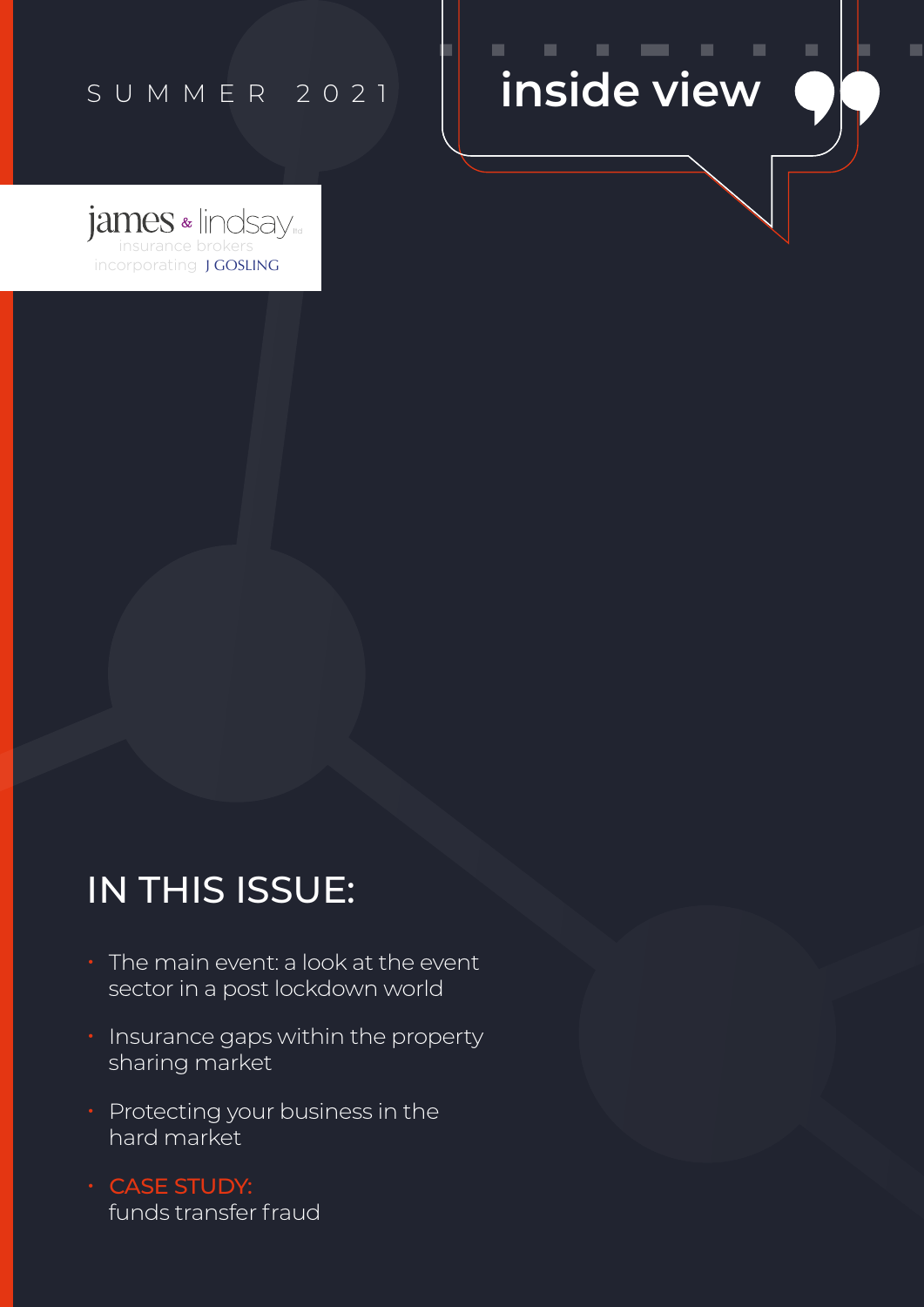# **the main event:** a look at the event sector in a post lockdown world

**The events industry has undeniably been one of the worst affected by Covid-19, with hundreds of thousands of events being cancelled or postponed during the pandemic.** 

**As of July 19th – or Freedom Day as it has been dubbed – restrictions around events have eased with Prime Minister Boris Johnson confirming that mass events, including festivals, can now go ahead. This will have been the music to organisers' ears that they've been looking for.** 

#### **THE IMPACT OF COVID-19**

Event Insurance has long been around to protect organisers from the unexpected, whether they're hosting a local charity event or a big-scale conference. However, the landscape of protection may have changed as a result of Covid. Coupled with the hardening market as the demand for Event Insurance grows again, prices may increase.

Another concern is that that despite the need for policies to protect event organisers against cancellations as a result of Covid-19, in reality many may not.

#### **CALLS FOR SUPPORT FROM GOVERNMENT**

Following the announcement that the final restrictions would be removed on 19th July, Paul Reed, Chief Executive of the Association of Independent Festivals, welcomed the news but called for a Government-backed insurance scheme.

He said: "We now urge Government to finally act on insurance and announce a Government-backed scheme immediately. Insurance remains the key obstacle to planning with confidence and there is no rationale for not implementing such a scheme if the Government's roadmap is truly irreversible."

Back in May, the Digital, Culture, Media and Sport (DCMS) Committee released a report titled 'The future of UK music festivals' that also called on Ministers to provide a safety

net for live events scheduled to take place after restrictions eased by introducing a time-limited insurance scheme. It is hoped that it would be similar to the £500m scheme introduced to help the film and TV industry last year. The Government however ruled out offering any support before all restrictions on the roadmap are lifted, according to the DCMS.

The DCMS reported stated: "Governmentbacked insurance is crucial to mitigating the Covid-19 related risks to festival organisers and enabling them to start planning, as the vast majority do not have the financial resilience to cover the costs of another year of late-notice cancellations.

"Although there remains considerable uncertainty around the risks of new Covid-19 variants, the Government's plan to wait until all restrictions are lifted will simply be too late for festivals this summer."

Ministers are expected to respond to the report in the coming weeks now the final phase of lockdown restrictions have come to an end.

#### **LIGHT AT THE END OF THE TUNNEL**

Almost half of UK citizens (46%) have said they are comfortable attending music concerts and live events, YouGov has revealed. With everything from sporting events like Euro 2020 and Wimbledon to Eurovision returning after being cancelled last year, revellers have once again been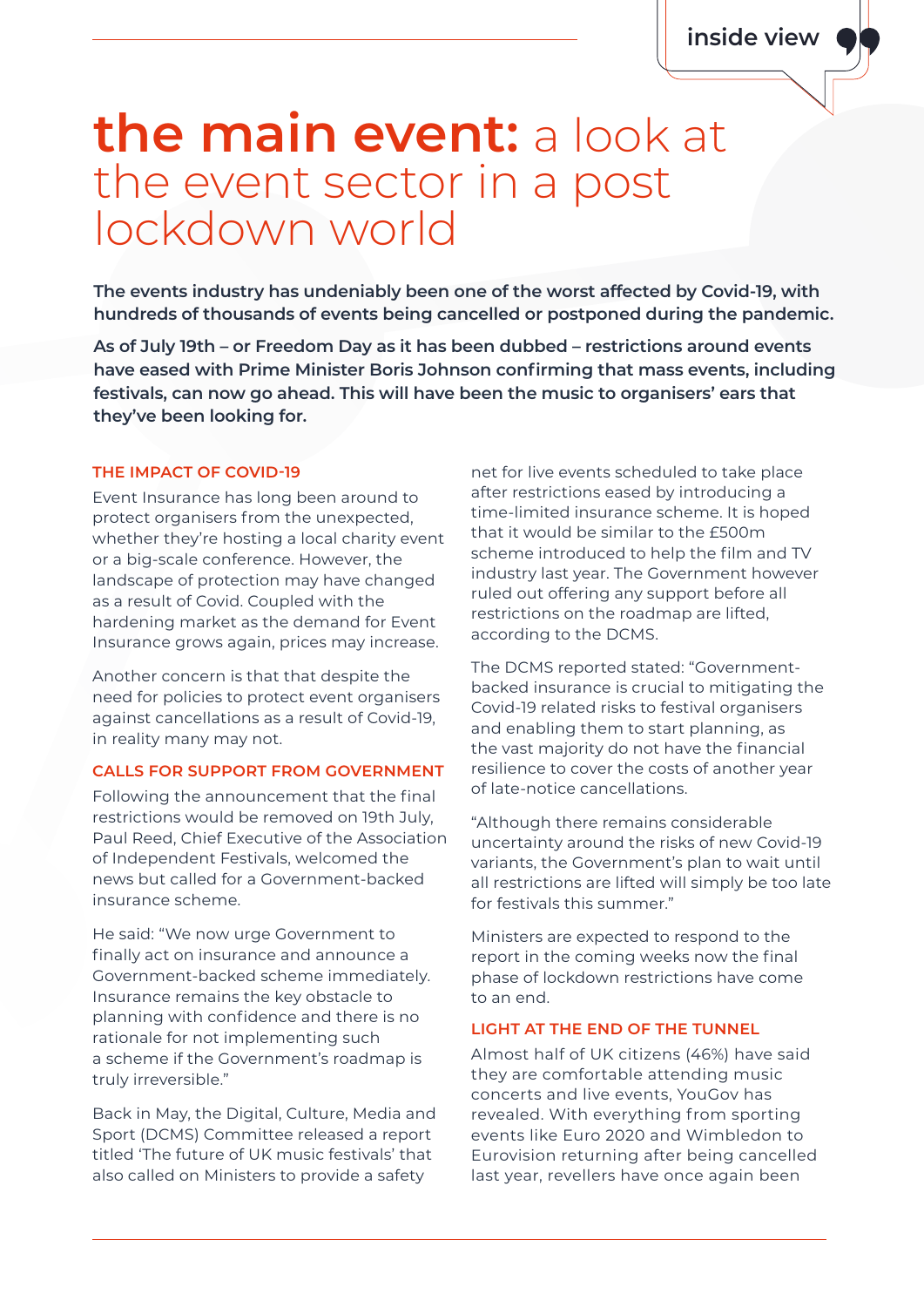

able to enjoy the buzz of in-person gatherings. Several popular music festivals, such as Reading and Leeds Festival, Latitude and Creamfields, have now been put in the diary as well, taking place in July and August as social distancing measures are removed.

To support their communities, local authorities across the UK have been providing cash injections to bolster events. Fylde Council in Lancashire has launched a scheme to contribute up to £10k towards any additional cost to manage Covid-19 infection or for other operational costs for

the delivery of an event as we come out of the pandemic. The grant is available to any formal established organisation, private sector business or recognised charity that holds an event in the Fylde Borough between 1st July 2021 and 31st March 2022. Meanwhile in Hertfordshire, North Herts District Council awarded more than £2,000 to support the annual arts gathering, Hitchin Festival.

**ORGANISING AN EVENT? AS YOUR BROKER, WE'RE HERE TO SUPPORT YOU. CALL OUR FRIENDLY TEAM TODAY TO DISCUSS YOUR EVENT INSURANCE NEEDS.**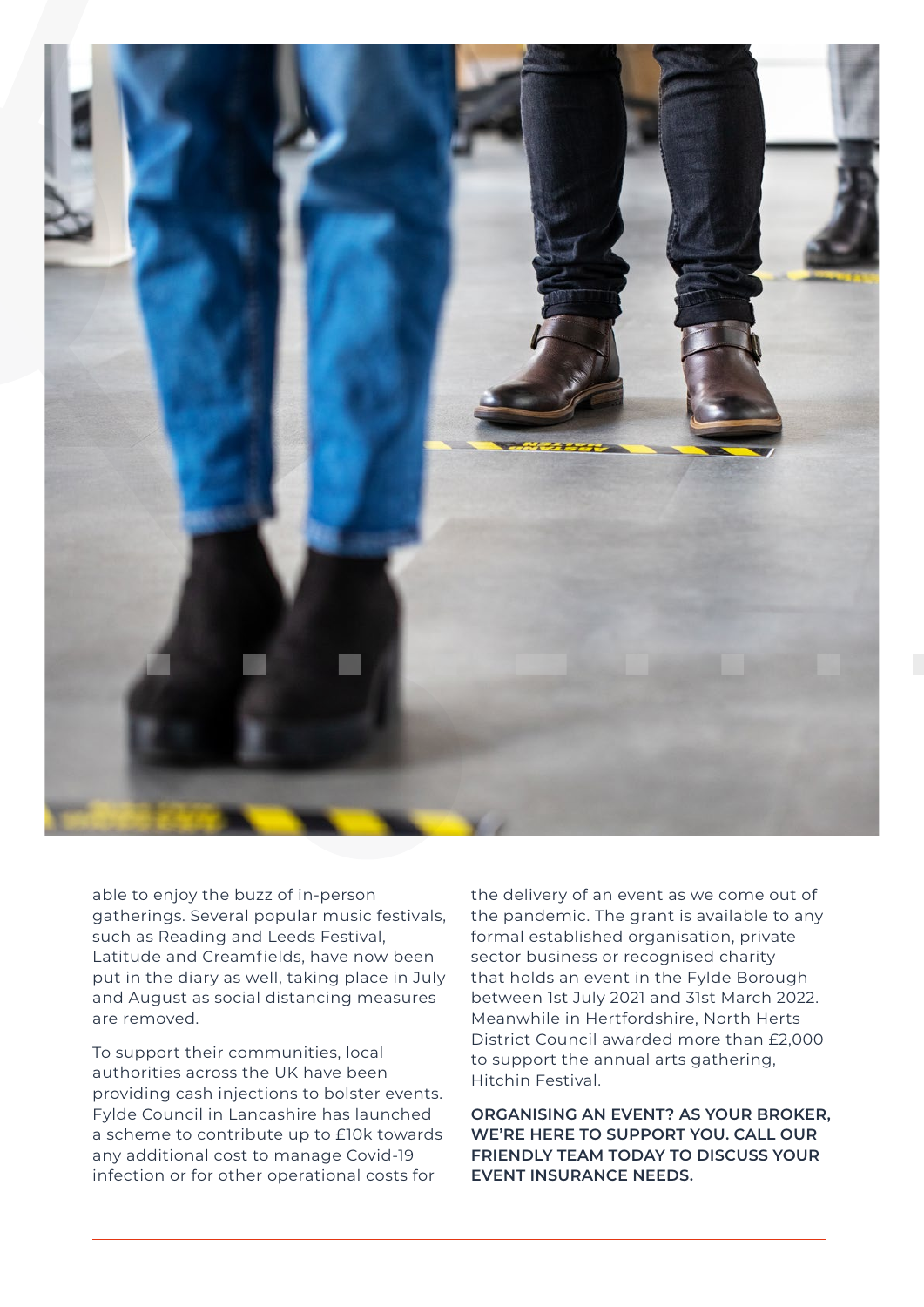# **insurance gaps within the property sharing market**

### Pikl highlights the potential pitfalls in standard home and landlord policies

**With the pandemic making travelling abroad more complex during 2020 and 2021, holidaymakers have been opting to explore all the sights that our very own UK shores have to offer.** 

**As of July 19th, quarantine-free travel has now resumed for UK residents who are fully vaccinated. However, according to a survey by Timetastic.co.uk earlier in the year, 73% of Brits said they will choose to holiday within the UK, even after Coronavirus travel restrictions have been lifted.** 

**With the rise in staycations, more people may be tempted to rent out their spare room or landlords might want to let empty properties on a short-term basis via sites such as Airbnb. As the sharing economy has grown it has unfortunately created some gaps in insurance coverage. Specialist provider of Short-Term Let Insurance in the UK, Pikl, looks at where different property insurance policies fall short.** 

#### **HOME INSURANCE**

If a property is being used for short-term letting some insurers will not provide full cover for a property being let out on platforms such as Airbnb. In addition, if this has not been disclosed to an insurer it could potentially invalidate your existing standard Home Insurance policy or lead to a claim not being settled for any guest related incidents whilst they are staying in the property.

#### **LANDLORD INSURANCE**

Short-term tenants are not always covered by standard Landlord Insurance products, which specifically require a certain type of tenant, background checks, referencing, and a minimum of six months assured shorthold tenancy (AST) with the tenant. In most cases, sub-letting is excluded.

#### **SECOND-HOME AND HOLIDAY HOMES**

Policies sometimes allow guests to stay in properties for a small period of time, but insurance cover is usually inadequate, often excluding cover for malicious damage and theft from guests, for example. Further complications are likely to occur if a professional company were to offer short-term lets for their property on a full-time basis.

#### **BLOCKS OF FLATS**

Most providers will not allow short-term letting or holiday letting within a block of flats, however, that wording is often vague. Some insurers have rules that allow coverage if less than one quarter of the block uses Airbnb, but in practice how this is monitored and enforced is unclear.

Leasehold agreements often add to the problem as many contracts were written a long time ago before home sharing became widespread and therefore have not accounted for the concept.

Furthermore, residents' associations that are not in favour of short-term letting have been known to try and use the argument that insurance policies would be invalidated as a reason to prohibit the practice within their block of flats.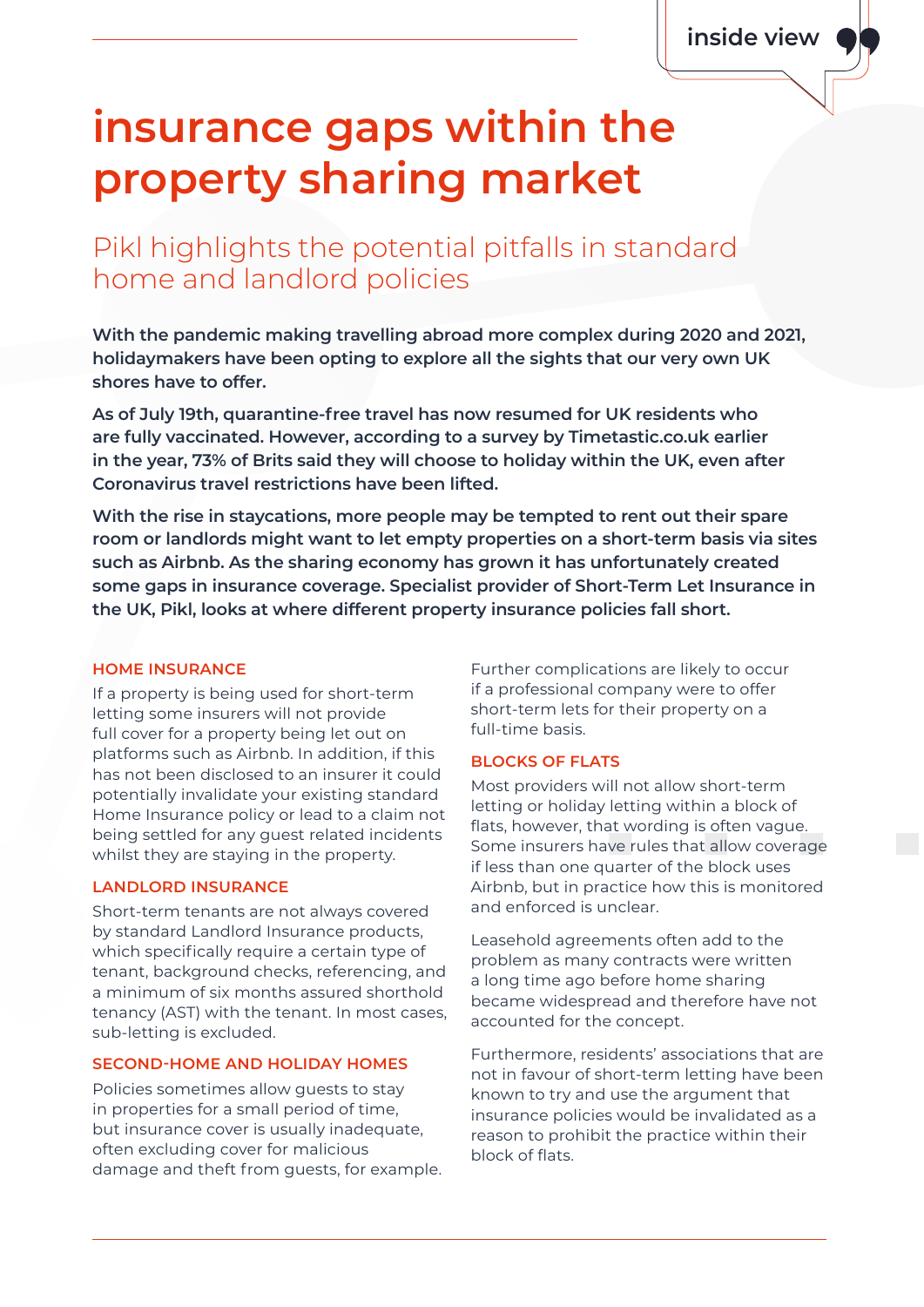#### **GUEST HOUSES AND B&BS**

Some customers who offer short-term stays have been placed on guest house or B&B policies when they are not such businesses full time, burdening them with unsuitable terms and conditions such as inappropriate health and safety requirements, and the commensurate charges. This potentially leaves the customer inadequately covered for personal contents.

Some insurance providers have products which allow Airbnb-style hosting, but they are primarily designed for B&Bs, holiday homes or simply provide Home Insurance which is not voided by the insurer when there is short-term letting, without actually providing coverage for the short-term letting activity. These products often fall short of the customer's expectations of cover and are not tailored to meet the needs of sharing economy hosts.

#### **PEACE OF MIND WITH HOST INSURANCE**

As you can see, short-term letting activity will likely not be covered by traditional Home or Landlord Insurance and in some cases, offering these types of holidays could leave you exposed to insurers not settling claims for guest related incidents or potentially invalidating your policy.

If you are renting a property out on a shortterm basis, Short-Term Let Insurance, or Host Insurance, can protect you and your property. A policy can cover you against fire, escape of water and accidental or malicious damage caused by guests, as well as theft by a guest, any injuries they may sustain while staying in your property and any damages they make to third party property.

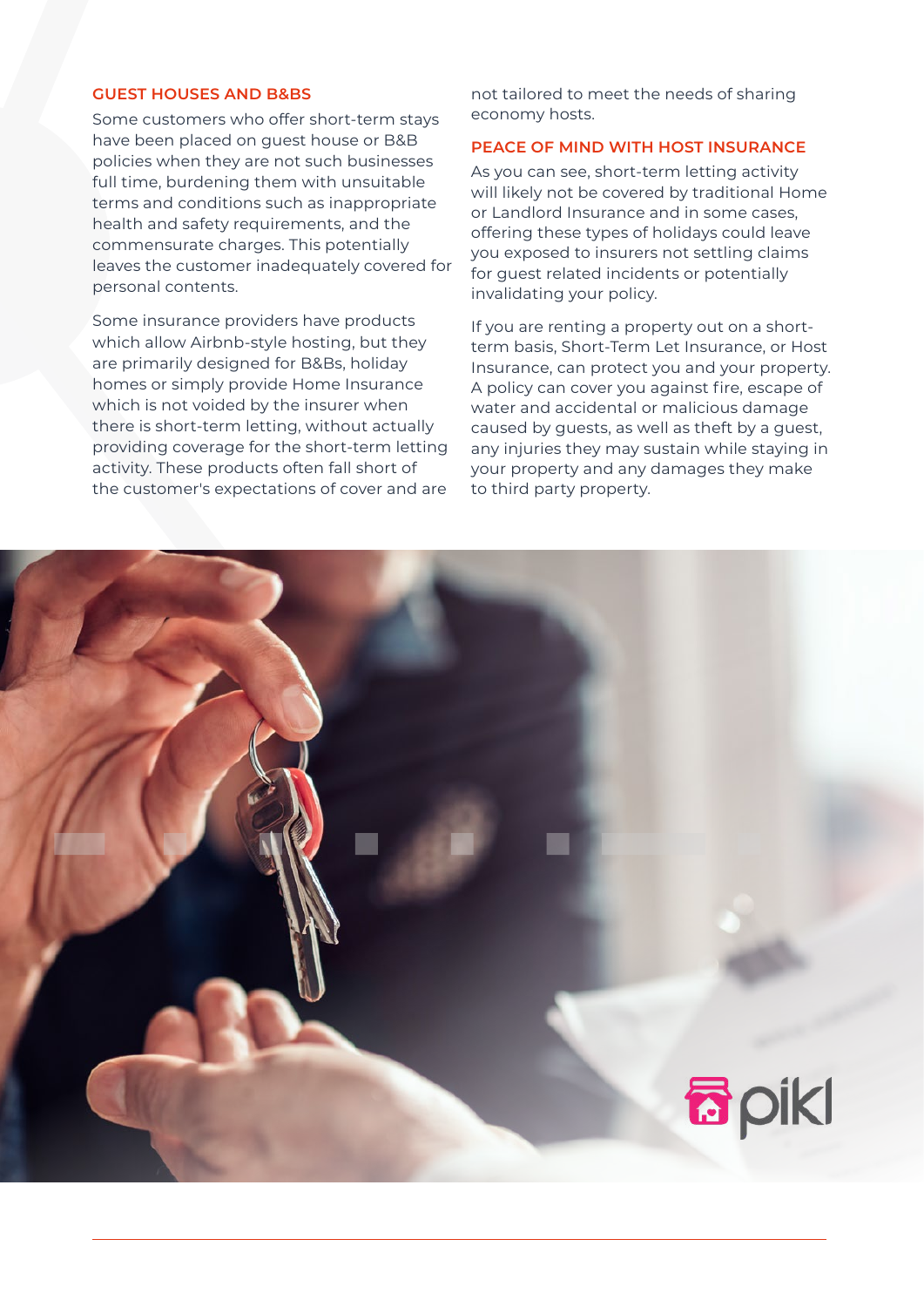# **protecting your business**  in the hard market

**The effect that Covid-19 has had on businesses, whether directly or indirectly, is immeasurable, and the insurance industry hasn't gone unscathed. As Oliver Bate, CEO of Allianz, put it, "the virus has hit insurers like a meteorite".** 

**As businesses look to build themselves back up again post-pandemic, coupled with the already hardening market, the increased need for insurance protection means the demand will exceed the supply for the first time in many years. As a result, the implications of this are likely to affect commercial clients.** 

#### **WHAT IS THE HARD MARKET?**

There are two types of insurance cycle conditions – hard and soft – that can affect the market. In a hard market, you are likely to see high premiums; a reduced appetite due to stricter underwriting criteria; decreased capacity, meaning insurers write less policies; and lower limits on policies.

Whereas in a soft market, you will typically experience low premiums; a broad appetite and availability of cover; increased capacity, meaning insurers write a high volume of policies; and higher limits on policies.

We had been in a soft market for around 15 to 16 years, but since the end of 2019 and into early 2020, we've been experiencing a harder market. This may be the first time many firms are experiencing a hard market as the last one was in 2001 to 2004.

#### **WHAT INDUSTRIES ARE AFFECTED?**

All commercial businesses could be affected by the hard market as capacity decreases and premium prices rise across the board. However, there are some trades which could be impacted quite heavily.

#### **FOOD AND DRINK INDUSTRY**

The devasting Grenfell Tower fire in 2017 has led to insurers becoming increasingly cautious when it comes to the use of composite panels, as well as placing additional pressure on food and drink businesses to show that they have strong risk management in place.

In addition, those businesses that have processes that use heat generation, such as deep fat frying, will likely need to have solid safety measures and business continuity plans in order to get cover over the line. In addition, the detail and quality of presentations to underwriters will need to be high to secure the best terms of cover and hopefully reduce price hikes.

The food and drink sector has also been hugely impacted by lockdowns and Government regulations around Covid-19. Before the pandemic, insurers were calling for premium increases for casualty risks (which includes product recalls, standard liability and product liability) to offset the increase in claims and operational fees from legal fees rising. The pandemic will

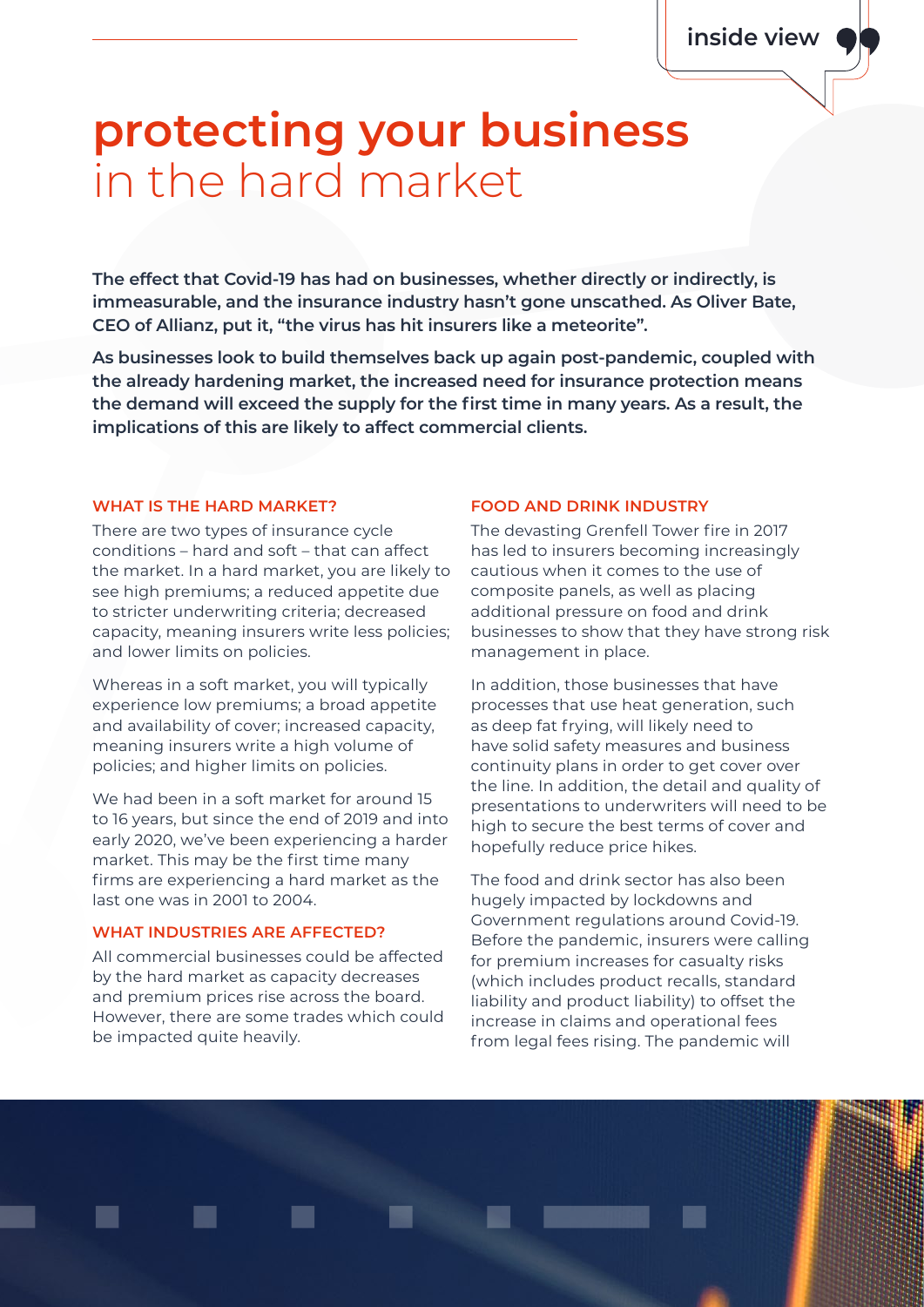have compacted this as, generally after major scenarios, insurers typically prioritise underwriting property risks over casualty.

#### **PROPERTY OWNERS**

Storms Ciara and Dennis in early 2020 had an impact on the hardening of the market. House prices were low at the start of 2020, meaning insurers were losing money on property cover. The claims made because of the storms hit insurers when they were already making a loss on property premiums. Following Storms Ciara and Dennis, scientists have warned there could be more intense storms and major floods to come, with the frequency increasing to every two to five years in the last decade, compared to 15 to 20 in the past century.

With an increase in the number of claims as a result of storms and floods, in addition to restrictions on what insurers are able to insure because of the hard market, this could continue to drive premiums up and reduce the number of policies they write in the property arena.

If you're a property owner, assessing your flood risk could help you to secure insurance more easily. Using a flood map to determine how likely is it is for the area where your business is situated to flood can be a valuable exercise. Below are flood maps for the whole of the UK to find out whether your area is at risk of flooding:

- **England:** [Government Flood map](https://flood-map-for-planning.service.gov.uk/)  [for planning](https://flood-map-for-planning.service.gov.uk/)
- **Wales:** [Natural Resources Wales'](https://naturalresources.wales/flooding/)  flood map
- **Scotland:** [Scottish Environment Protection](http://map.sepa.org.uk/floodmap/map.htm)  [Agency's flood map](http://map.sepa.org.uk/floodmap/map.htm)
- **Northern Ireland:** [Department of](https://www.nidirect.gov.uk/articles/check-the-risk-of-flooding-in-your-area)

[Agriculture and Rural Development's](https://www.nidirect.gov.uk/articles/check-the-risk-of-flooding-in-your-area)  [flood map](https://www.nidirect.gov.uk/articles/check-the-risk-of-flooding-in-your-area) 

#### **WHAT CAN I DO TO LESSEN THE IMPACT OF THE HARD MARKET?**

We understand that the hard market conditions can be frustrating. There are a couple of things you can do to mitigate the blow of the hard market on your business.

#### **IMPLEMENT A RISK MANAGEMENT SYSTEM**

Having a robust risk management protocol is key in today's market. Not only does it help you identify any risks, but it also gives underwriters reassurance that you're doing all you can to minimise them. Plus, it can help to set you apart from competitors who don't have one; both insurers and clients may see you as a safer choice.

#### **SPEAK TO YOUR BROKER**

Our biggest piece of advice is to engage with us early as your broker. We're on your side and can use our contacts in the market to find you the best possible cover.

If you have a renewal coming up, you may find that we are getting in touch with you earlier than we previously have done, this is to prepare for any snags that may happen. We can plan well advance of your renewal date to identify any issues with placing the risk, so we can bolster your presentation to give you the best chance of securing protection. In addition, we can look at alternative and specialist avenues if the open market isn't biting.

This also applies to new policies. If you have a fresh risk you need to find cover for, we'd recommend speaking with us early. The sooner we know about a policy your business requires, the sooner we can help you.

**If you have any questions regarding the hard market, please don't hesitate to contact our friendly team today.**

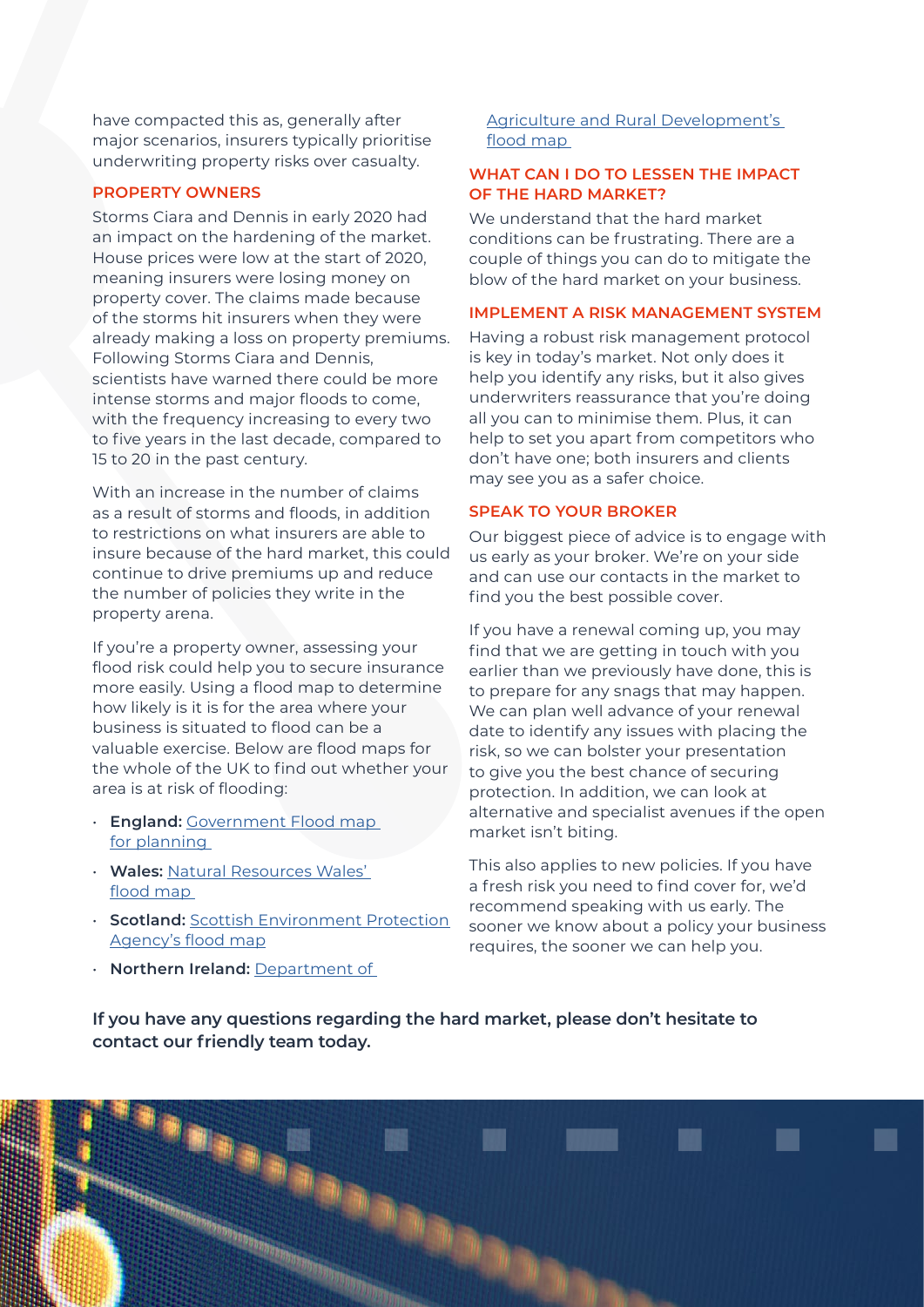### **case study:**  funds transfer fraud

Phishing scam targeted at school led to parents paying £90k to fraudster and school out of pocket by £10k

**Funds transfer fraud – whereby fraudsters dupe innocent businesses and individuals into transferring what they believe are legitimate payments to fraudulent bank accounts – is becoming an increasingly common problem for most modern organisations.**

However, it's not always a business that can suffer a loss in this way, but it's customers too. Customer payment fraud describes a situation in which a business is impersonated by a fraudster, who then dupes some of the business's customers into making payments to a fraudulent account.

One business affected by such a loss was a private, tuition-paying school responsible for educating 11-to-18-year-olds. The school in question has boarding facilities in place and attracts students from many different countries around the world.

#### **Lack of multi-factor authentication lets fraudster in**

The scam began when the school's bursar, the individual responsible for managing the financial affairs of the school, fell for a credential phishing email. Credential phishing emails are used by malicious actors to try and trick individuals into voluntarily handing over their login details, typically by directing them to a link that takes them through to a fake login page.

In this case, the bursar received an email from what appeared to be Microsoft, stating that if he wanted to continue to use the email account without interruption, he would have to validate his account details online. Not wanting to face any disruption to his work, the bursar clicked on the link provided, which took him through to an authentic-looking landing page where he inputted his email login details and gave no further thought to the matter.

Despite appearances, however, the landing page was actually fake, and the bursar had unwittingly volunteered his email login details to a fraudster. What's more, his email account didn't have multi-factor authentication in place, so the fraudster was then able to access the account remotely and gather valuable information. In particular, the fraudster was able to locate a spreadsheet stored in one of the bursar's email folders containing a list of email addresses for the parents of current students, which was typically used for distributing general messages and updates from the school.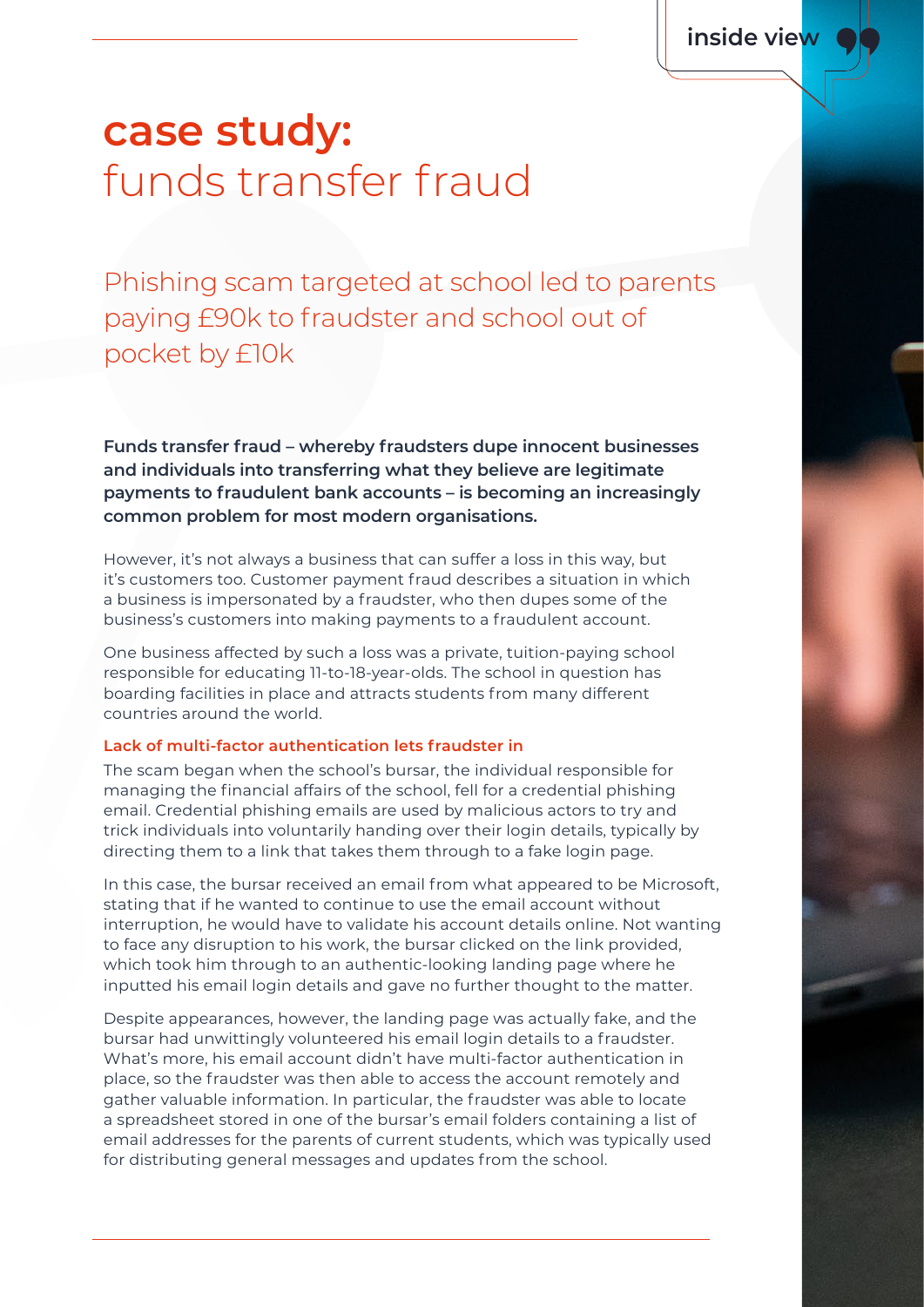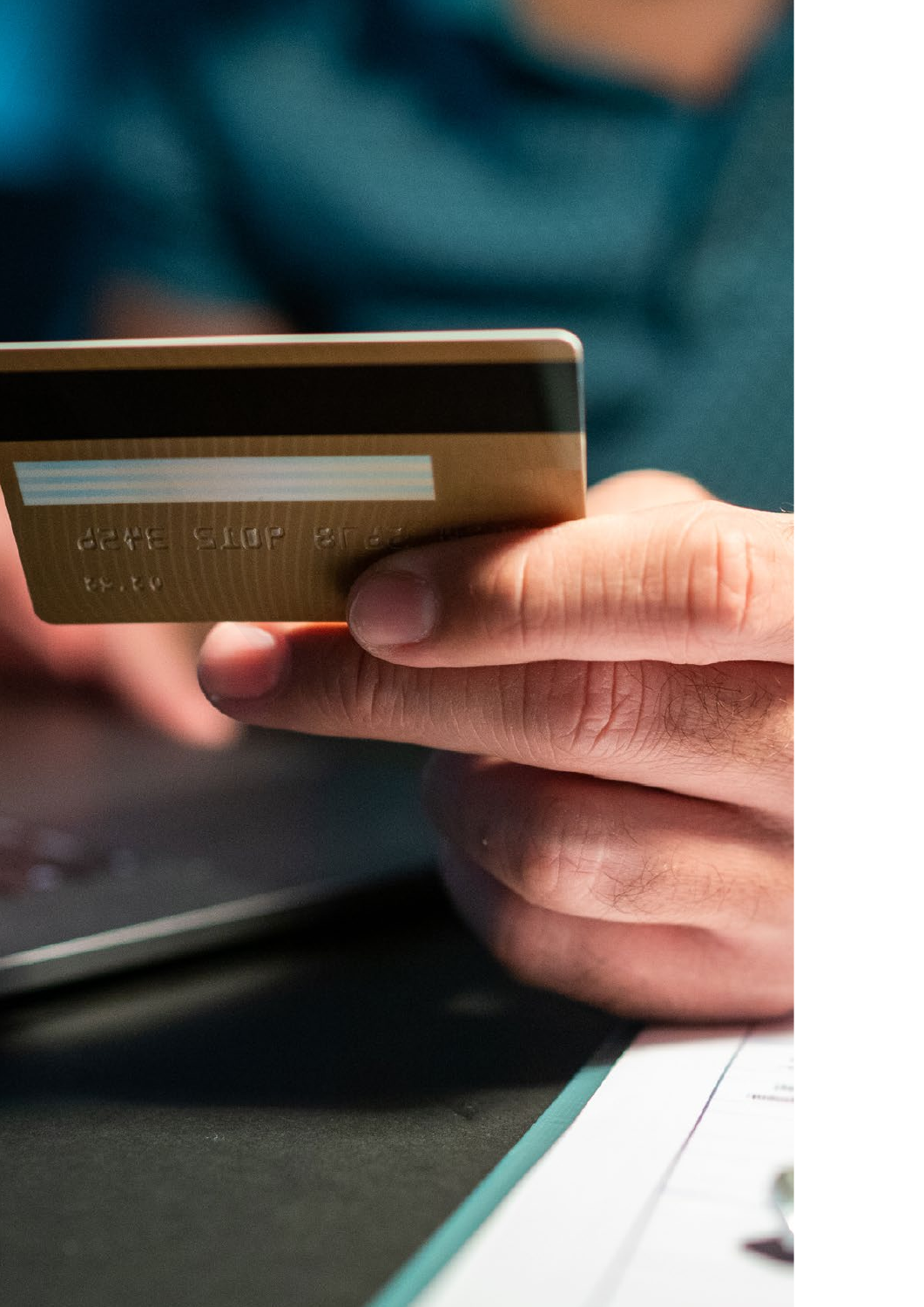

Multi-factor authentication (MFA) is an authentication process that is used to ensure that a person is who they say they are by requiring a minimum of two pieces of unique data that corroborates their identity. Most cases of business email compromise could be prevented by implementing it.

#### **Schools also at risk**

Having spotted an opportunity, the fraudster moved on to the next stage of their scam. Their first step was to set up an email address that looked substantially similar to the bursar's, but with the addition of an extra letter to the address line. So instead of saying @abcschool.com, it became @abcscchool.com.

The next step was to carefully select which parents to target. Rather than adopting a scatter gun approach and emailing every parent on the list, the fraudster specifically selected parents based overseas. This was presumably done not only on the basis that such parents are more likely to be paying both tuition and boarding costs (thereby making them more lucrative targets), but also in the belief that overseas parents might

be more likely to fall for the scam and less likely to raise the alarm to the school.

With the targets selected, the fraudster sent out an email relating to the payment of school fees. The email began by outlining what the annual fees for tuition and boarding amounted to, but then stated that parents would be eligible for a discount of up to 25% if they paid for the spring and summer terms in one lump sum as opposed to paying separately at the start of each term. To add a sense of urgency to making a payment, the email then went on to say that there was a deadline for payment in place, after which the discount would expire. Social engineering attacks rely on manipulating and exploiting typical human behaviours, and in this case the fraudster was clearly aware that the scam would have a better chance of success if the parents were provided with a financial incentive to make the payment within a set time frame.

In addition, the email was well thought through and included a number of features to make it appear more authentic. For example, not only did the fraudster use